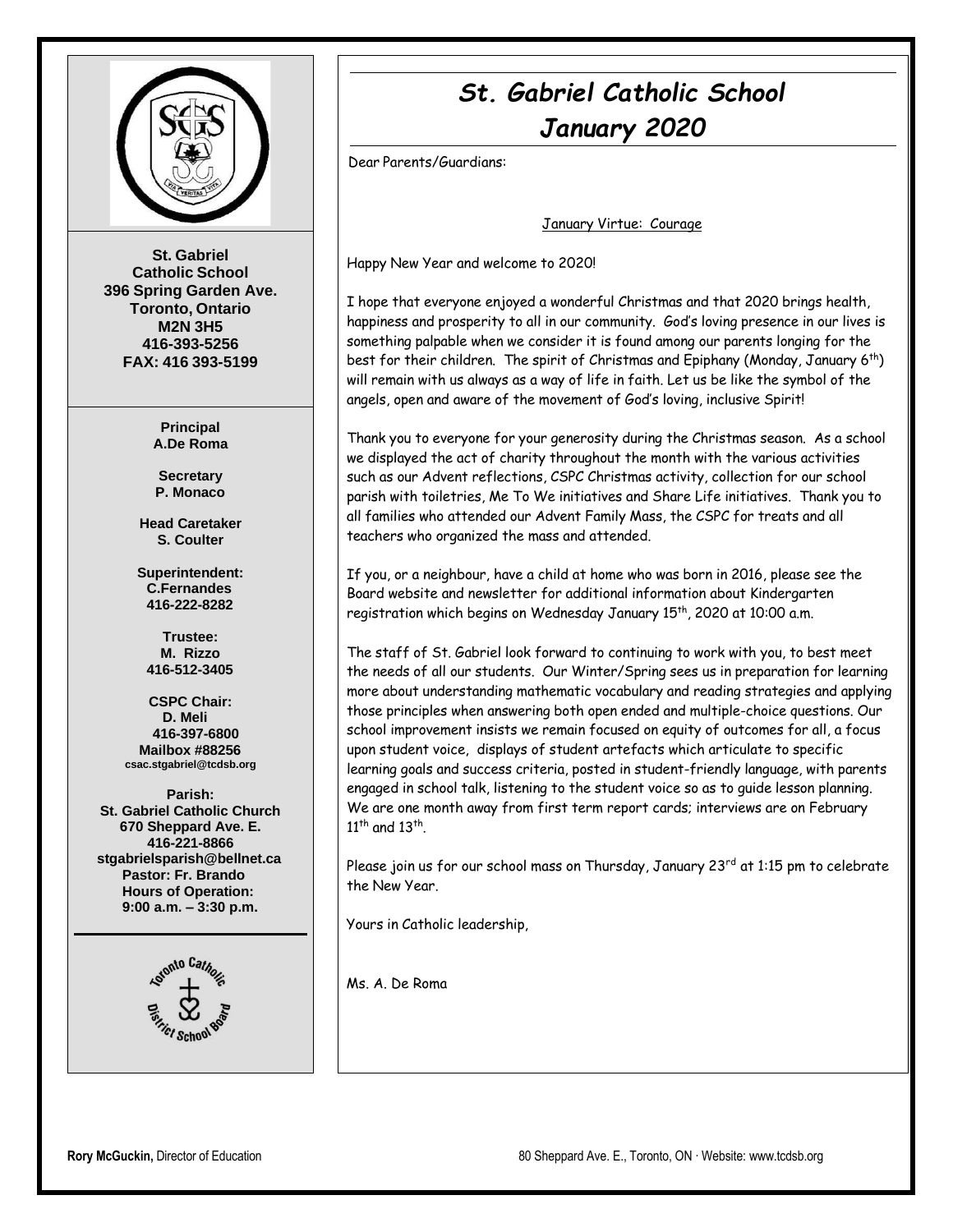# **ST. GABRIEL SCHOOL HOURS 2019-2020 SCHOOL YEAR**

**Start of School Day**: 9:00 a.m. **Morning Recess:** 10:42 a.m. to 10:57 a.m. **Lunch Hour**: **11:45 p.m. to 12:45 p.m. Afternoon Recess:** 2:12 p.m. to 2:27 p.m. **Dismissal:** 3:30 p.m.

#### **SAFE SCHOOL ARRIVAL PROGRAM**

To report your child as late or absent, please use one of the following options:

Call 1(833)251-3286 (toll-free)

Online go.schoolmessenger.ca

School Messenger Mobile App

Please make sure that all students who arrive late check in at the front office.

**\*Please ensure the school office has your current email address on file.\***

#### **NUTRITION PROGRAM NEWS**

We continue to offer a Nutrition Program under the direction of Yumiko Hashimoto our coordinator and the number of parent volunteers who come to help on a daily basis. Students continue to be nourished and enjoy daily healthy snacks to help them with their growth development and academics. Thank you for your generous support in term one! We will be asking for term two donations shortly. Please remember that if you donate \$20 or more, The Angel Foundation will issue a tax receipt that will be mailed directly to your home. A sincere thank you in advance.  $_{\odot}$ 

#### **ST. GABRIEL'S MASS TIMES AND YOUTH CHOIR**

St. Gabriel's Parish mass times:

Saturday 4:30 Sunday 8:30, 10:30, 12:30

#### **MONTHLY VIRTUES**

Monthly Virtues are celebrated by all TCDSB's schools. Throughout the year we will be recognizing students each month by honouring those students who have demonstrated the virtue of the month through their words and actions.

> September – Hospitality October – Gratitude November – Peace

#### **December – Charity**

January – Courage February – Love March – Forgiveness April – Justice May – Compassion

June – Faithfulness

The following students were recognized for their demonstration of **charity:**

- $\bullet$ Gia Seo
- Isaac Hur
- Gina Padjip
- Yohan Lim
- Kirian Nju
- Maya Lamb
- Liam Hu
- Rafael Pieroni  $\bullet$
- Domenico Perruzza
- Joshua Kim
- Miranda Tirado
- Julia Izzo
- $\bullet$ Michela Cologna
- Joonho Kim
- Jungyule Her
- Alan Akosung
- Gwyn Andrade
- Marcus Palermo
	- Aidan Cologna
- Hazel Choi

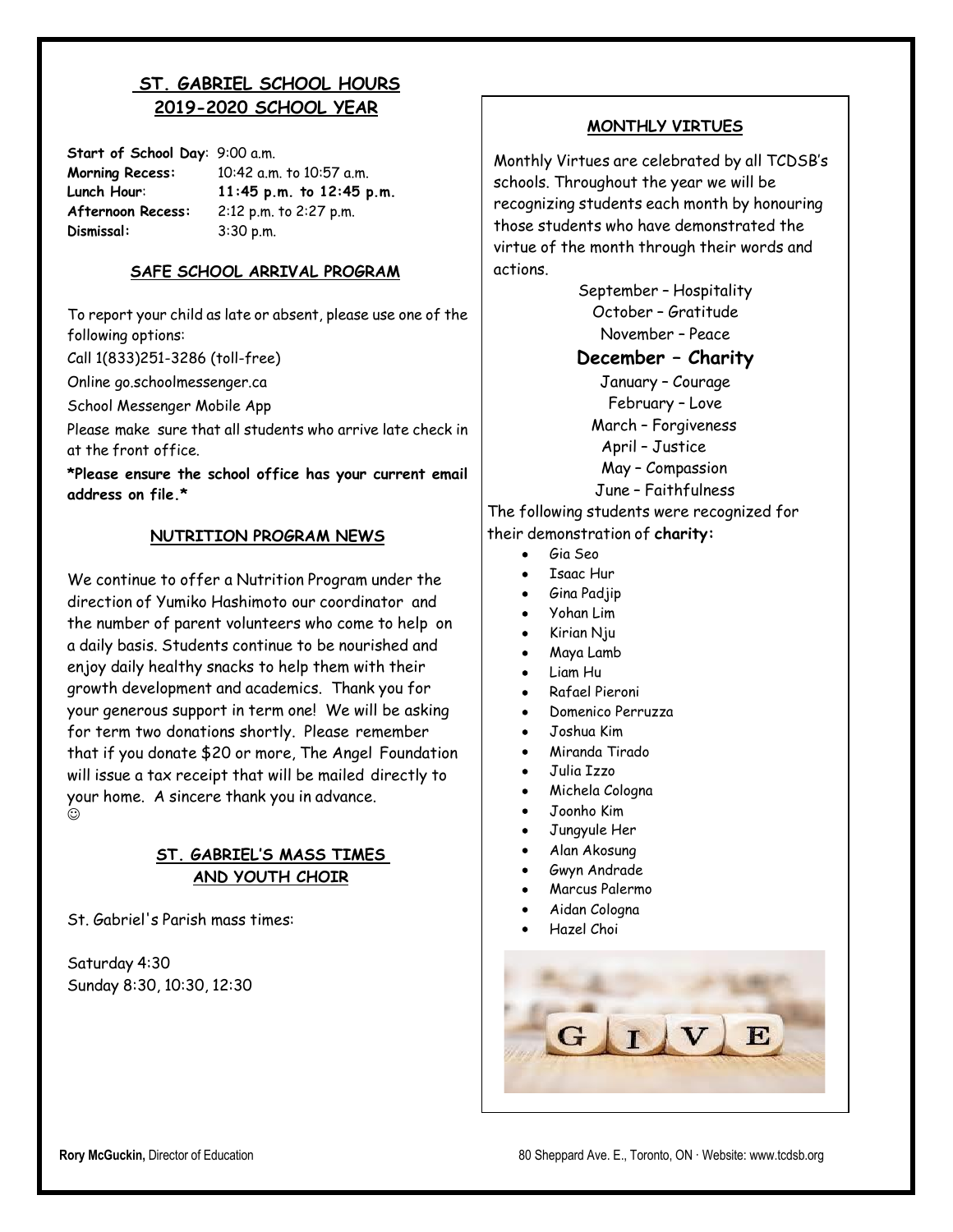#### **The Facts on Education:**

*What is the best way for students to learn mathematics?*

#### *[www.cea-ace.ca/facts-on-education](http://www.cea-ace.ca/facts-on-education)*

Starting from early childhood, we make sense of the objects and space we experience. Effective teaching builds on students' mathematical experiences, which differ among individuals and across contexts. High expectations for performance, initiative and independence support achievement. Even young children can reason mathematically.

People learn mathematics when they wrestle with problems, connect them with their prior mathematical knowledge, and develop coherent and relevant methods and explanations. Teachers can help students learn mathematics by engaging them in this way. Students understand procedures better if they have the opportunity to manipulate concrete materials to represent mathematical operations (e.g., using blocks to represent place value: a cube to represent one, a stick made of 10 ones, a square made of 10 sticks, etc.), and to talk about reasons for their procedures. Calculators and other technologies can be useful tools for exploration of patterns and relationships, but children still need to be able to perform calculations and understand them without reliance on the technologies.

Regular and effective feedback from teachers and peers supports students' mathematical learning when it focuses on noticing patterns, exploring predictions, and explaining reasoning. Students' errors are best viewed as opportunities to clarify incomplete understanding and can help teachers know what concepts need more exploration. Mathematics curriculum should build topics onto each other. The sequence of these topics is more important than matching agerelated stages. An overloaded curriculum can be a barrier to learning. Teachers need to be comfortable with mathematics and have conceptual understanding. Their teaching benefits from collaborative planning that focuses on the central ideas of mathematics.

Language skills are necessary for learning mathematics. Teaching should recognize that a students' first language may be one important resource in their mathematics learning. Children from disadvantaged backgrounds can benefit with intervention in the early years to connect mathematics to their experiences and thus increase their comfort with it.

Conceptual understanding (knowing why something works), fluency with calculations (comfort with basic mathematics facts and procedures), and problem solving work together in mathematical learning. However, no high quality research supports any kind of ideal ratio between such focuses; they are all necessary.

#### **2020-2021 KINDERGARTEN REGISTRATION**

Kindergarten registration will begin on Wednesday, January 20, 2020 at 10:00 a.m. EST. Parents/guardians with JK/SK children will have an opportunity to **apply on-line only** using the "Student On-line Application for Registration" platform known as S.O.A.R. Parents will also be able to schedule their meeting with the school on the electronic application. The link for S.O.A.R. is: [http://soar.tcdsb.org.](http://soar.tcdsb.org/) In preparation for the scheduled meeting with the school, parents will be asked to refer to the information enclosed in this package. The following documents will be required at the time of your meeting with the school:

- Child's Birth Certificate or Passport/Immigration documents if child was not born in Canada
- Child's Catholic Baptismal Certificate (or proof of Catholicity of parent)
- Proof of residency in Toronto (some examples: utility bills, lease agreements, proof of purchase)
- Immunization Record
- Application for Direction of School Support (ADSS) form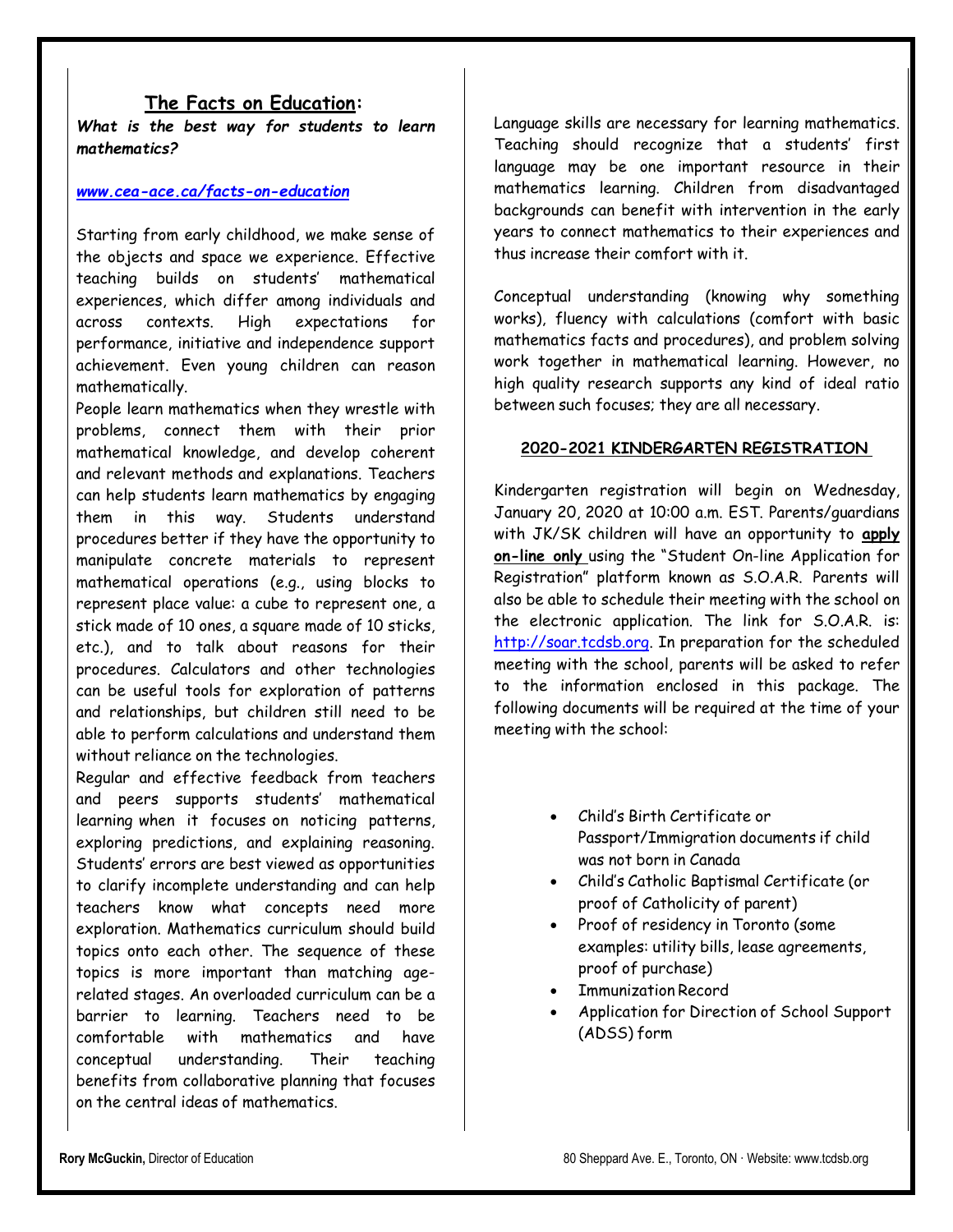|                  | <b>TORONTO CATHOLIC DISTRICT</b> |              |
|------------------|----------------------------------|--------------|
|                  | <b>SCHOOL BOARD TRUSTEES</b>     |              |
|                  | 2019 - 2020                      |              |
| Wards            |                                  |              |
| 1.               | Joseph Martino, Chair            | 416-512-3401 |
| $\overline{2}$ . | Markus de Domenico               | 416-512-3402 |
| 3.               | Ida Li Preti                     | 416-512-3403 |
|                  | 4. Teresa Lubinski               | 416-512-3404 |
|                  | 5. Maria Rizzo                   | 416-512-3405 |
|                  | 6. Frank D'Amico                 | 416-512-3406 |
| 7.               | Michael Del Grande               | 416-512-3407 |
| 8.               | Garry Tanuan                     | 416-512-3408 |
| 9.               | Norm Di Pasquale                 | 416-512-3409 |
| 10.              | Daniel Di Giorgio                | 416-512-3410 |
| 11.              | Angela Kennedy, Vice-Chair       | 416-512-3411 |
| 12.              | Nancy Crawford                   | 416-512-3412 |
|                  | Taylor Dallin, Student Trustee   | 416-512-3413 |
|                  | Kathy Nguyen, Student Trustee    | 416-512-3417 |

#### **PARKING AT ST. GABRIEL**

- 1. Staff parking only: please do not park in the parking lot to drop off your child(ren) – use the student drop off to pick up and drop off - use street parking if you wish to walk your child(ren) to the school yard.
- 2. Student drop off only: **do not park in the student drop off/pickup zone** – remain in your car and have your child(ren) exit on the right side of the vehicle.
- 3. No idling: always turn off your car if you have to wait more than 1 minute.
- 4. Accessible Parking: never park in the accessible parking spot without a permit.

Please support us for student safety.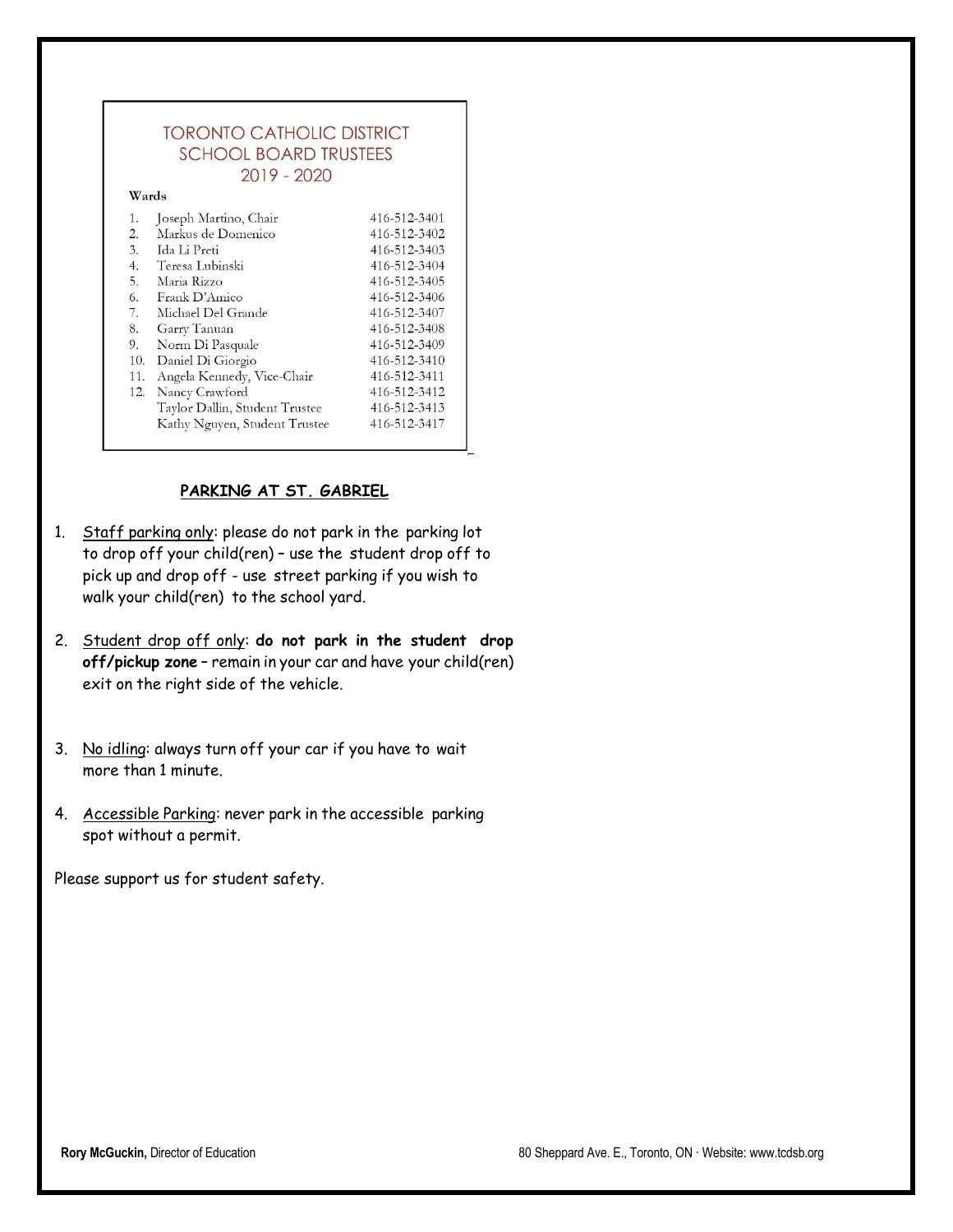

# Monthly Update from the Board January 2020

# Important Information for Parents

# **Labour Update**

Throughout the days and weeks ahead, we encourage everyone to watch for regular updates on our website at [https://www.tcdsb.org/News/othernews/2020/Pages/LabourUpdate.aspx,](https://www.tcdsb.org/News/othernews/2020/Pages/LabourUpdate.aspx) and to follow @TCDSB on Twitter, check the 24-information line at 416-222-8282, extension 2873 or sign up for E-News (for email notifications) at [https://web1.tcdsb.org/InterestSubscription/subscription.aspx.](https://web1.tcdsb.org/InterestSubscription/subscription.aspx)

## **Kindergarten Registration Starts January 15, 2020**

TCDSB looks forward to welcoming new students for September 2020. Registration for kindergarten begins **Wednesday, January 15, 2020** at **10 a.m. EST**. Apply online: **SOAR.tcdsb.org**. Details:<https://www.tcdsb.org/kindergartenregistration> Registration for Extended French: [www.tcdsb.org/extendedfrench](http://www.tcdsb.org/extendedfrench) Registration for French Immersion: [www.tcdsb.org/frenchimmersion](http://www.tcdsb.org/frenchimmersion)

# **Registration for Night School Credit Classes**

Registration begins January 8<sup>th</sup>. Classes begin February 24<sup>th</sup> and 25<sup>th</sup>. For detailed information, see <https://www.tcdsb.org/ProgramsServices/ContinuingEducation/Pages/Default.aspx>

## **Parent & Community Reps Needed:**

## **TCDSB Advisory Committee for Spanish-Speaking Communities**

The Toronto Catholic District School Board is pleased to invite members of the community to consider serving on the Advisory Committee for Spanish-Speaking Communities. Interested applicants are invited to indicate their interest by completing the online [application form](https://www.tcdsb.org/FORPARENTS/Documents/Parent-%20Community%20Member%20Application%20Form-2016-R.pdf) and submitting it by **January 15th, 2020** to the attention of David Letra by email at: *david.letra@tcdsb.org* or regular mail: David Letra, Community Relations Department, 80 Sheppard Ave. E., Toronto, ON, M2N 6E8. More info: *click here.* 

#### **Special Education Advisory Committee**

The Special Education Advisory Committee is seeking representatives from the community and from local associations dedicated to supporting students with special needs. Details: <https://www.tcdsb.org/FORPARENTS/Pages/SEACSeeksCommunityRepresentatives.aspx>

## **Automated Speed Enforcement Systems to be Installed in School Zones**

The City of Toronto has announced the installation of Automated Speed Enforcement (ASE) systems across the City of Toronto. ASE is intended to enhance road safety in Community Safety Zones near schools. The system captures any vehicle travelling in excess of the posted speed limit. This includes emergency vehicles and municipal fleet vehicles.

Transportation services is installing 50 portable ASE systems near schools, and it is anticipated that they will rotate every three to six months within city wards.

An educational campaign will be launched to inform drivers of the presence of an ASE system. During the initial period, the plate owner will simply be issued a warning letter to confirm that the vehicle was moving faster than the posted speed limit. No response to these warning letters is required.

The City expects to move to issuing tickets in spring 2020. No demerit points will be issued nor will the registered owner's driving record be impacted. For more information, please visit toronto.ca/ASE or contact the ASE team at [ASE@toronto.ca.](mailto:ASE@toronto.ca)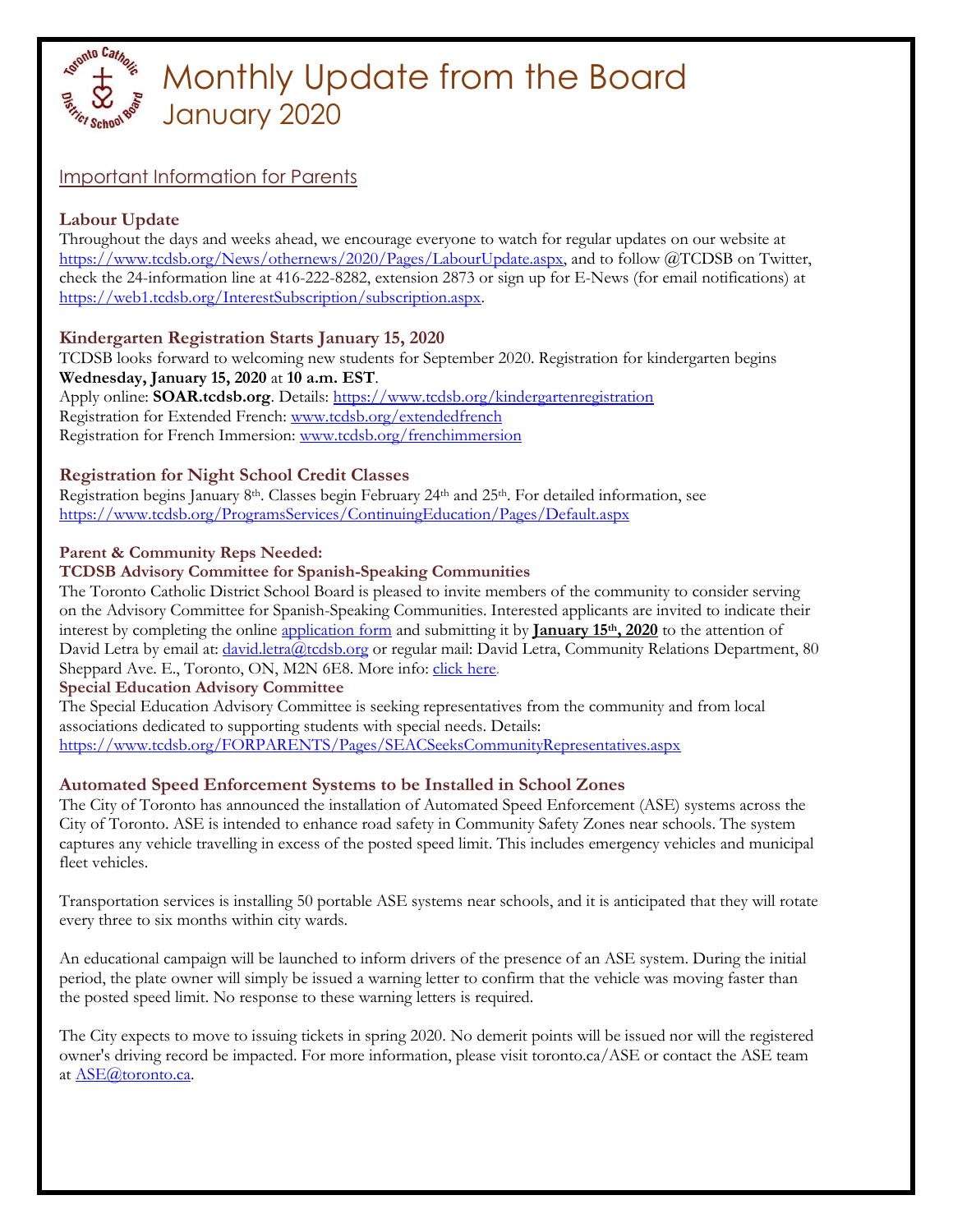### **Updates on Weather Related Cancellations or Closures**

Traffic congestion and varying road conditions can impact the flow of traffic in Toronto, and this is particularly true during the winter months when snow and ice can be a major factor. The Toronto Student Transportation Group provides information about school bus delays digitally throug[h their website.](http://www.torontoschoolbus.org/) Update on delays: [https://busplannerweb.torontoschoolbus.org/Cancellations.aspx.](https://busplannerweb.torontoschoolbus.org/Cancellations.aspx) Parents are encouraged to subscribe to the transportation portal to get real time information about any transportation issues: <https://busplannerweb.torontoschoolbus.org/Subscriptions/Login.aspx> and to follow @TCDSB and @TOSchoolBus on Twitter.

# General Information

#### **Caucus Results**

- Ward 1 Trustee Joseph Martino was elected Chair
- Angela Kennedy, Trustee for Ward 11 was elected Vice-Chair.

More:<https://www.tcdsb.org/News/NewsReleases/newsrelease20182019/NewsRelease-Nov29-2019.pdf>

### **Financial Statements**

The Audited Financial Statements for 2019 have been posted to the board's website: [https://www.tcdsb.org/Board/BudgetandFinance/Documents/Toronto\\_Catholic\\_District\\_School\\_Board\\_0831](https://www.tcdsb.org/Board/BudgetandFinance/Documents/Toronto_Catholic_District_School_Board_08312019_FINAL_FS.pdf) [2019\\_FINAL\\_FS.pdf](https://www.tcdsb.org/Board/BudgetandFinance/Documents/Toronto_Catholic_District_School_Board_08312019_FINAL_FS.pdf)

### **Director's Annual Report**

Check out some of the many highlights from the past school year in the 2019-2020 Annual Report: <https://www.tcdsb.org/Board/BoardAdministration/DirectorofEducation/Pages/AnnualReport-2018-2019.aspx>

### **Rooted in Christ: we Believe**

You are invited to explore the resources and information relating to our pastoral plan at [https://www.tcdsb.org/Board/NurturingOurCatholicCommunity/rooted-in](https://www.tcdsb.org/Board/NurturingOurCatholicCommunity/rooted-in-christ/webelieve/Pages/weBelieveResources.aspx)[christ/webelieve/Pages/weBelieveResources.aspx](https://www.tcdsb.org/Board/NurturingOurCatholicCommunity/rooted-in-christ/webelieve/Pages/weBelieveResources.aspx)

**Suggested Activity for the Year:** Consider who inspires you, who nurtures your faith, who acts as a mentor and role model of Catholic living. Is it your school chaplain? A parent or other family member? Your pastor or other member of your parish? A teacher or other staff at your school? A colleague or friend? Share your stories through a STEAM project, written work (poem, story, article), a short video, art, music or technology. Celebrate those who have guided you on your own journey of faith. Share your ideas and initiatives on social media (@TCDSB #TCDSBelieves). Send your submissions to ncc.team@tcdsb.org.

## **TCDSB Working Towards Net Zero Status**

The Toronto Catholic District School Board believes in the critical role that our Catholic schools and facilities play in promoting environmental responsibility and providing leadership and direction for the protection and conservation of the environment. The TCDSB's Environment Committee is committed to working with all TCDSB stakeholders in their continued efforts to create a culture of conservation at TCDSB, consistent with the ideas expressed in Pope Francis' 2015 *Laudato Si*. More:

<https://www.tcdsb.org/Board/environment/NetZero/Pages/default.aspx>

## **Nominations are Invited for the 2020 TCDSB Awards**

Awards Night is our traditional celebration to launch Catholic Education Week and an opportunity to recognize the accomplishments of our alumni, students, staff and friends of Catholic education. Nominations are invited for the following awards:

- *[Download the TCDSB Alumni Award Nomination Form here.](https://t.e2ma.net/click/pwpzyb/l1yq8og/50nl7p)*
- *[Download the TCDSB Award of Merit Nomination Form here.](https://t.e2ma.net/click/pwpzyb/l1yq8og/ltol7p)*
- *[Download the TCDSB Friends of Catholic Education Award Nomination Form here.](https://t.e2ma.net/click/pwpzyb/l1yq8og/1lpl7p)*

**The deadline for all nominations is January 31.**